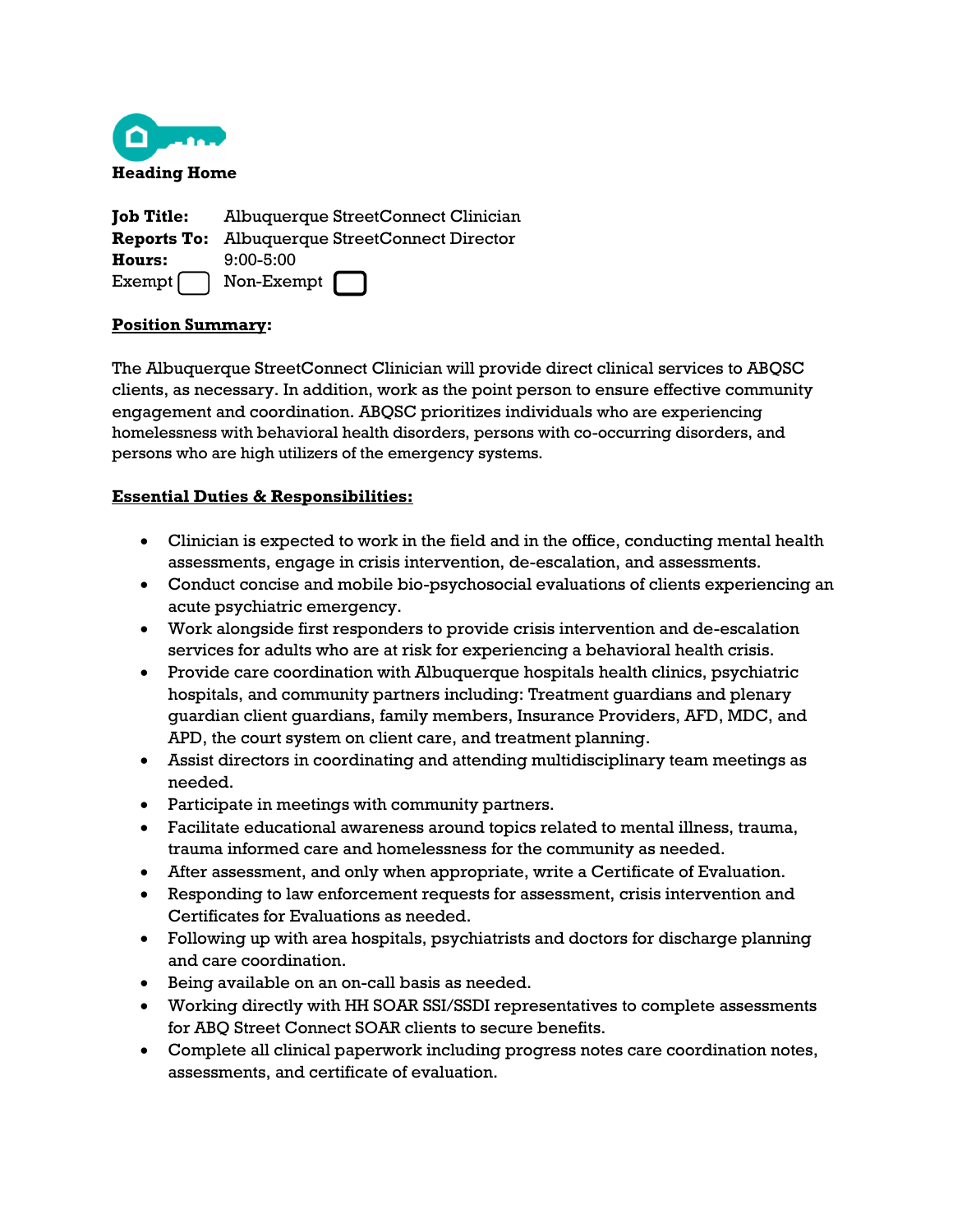• Work within a best practice framework of Housing First, Harm Reduction, Motivational Interviewing and Trauma-informed Care and will mitigate barriers to treatment and housing.

The above information on this job description has been designed to indicate the general nature and level of work performed by employees within this classification. It is not designed to contain or be interpreted as a comprehensive inventory of all duties and responsibilities required of all employees assigned to this job.

Other duties as assigned.

# **Qualifications**

To perform this job successfully, the clinician must be able to perform the above duties satisfactorily. The requirements listed below are representative of the knowledge, skill, and/or ability required. Reasonable accommodations may be made to enable individuals with disabilities to perform the essential functions. Bi-lingual

# **Education and/or Experience**

LISW, LPCC or equivalent master's level Independently licensed required. Experience with direct services to persons who are homeless. Working knowledge of homeless programs and other service providers in Albuquerque, as well as a familiarity with community-wide efforts to address issues of homelessness.

**Preferred Qualifications**: Prior experience working with populations affected by addiction, behavioral health disorders, homelessness, discrimination. Prior practice with motivational interviewing skills helpful.

Ability to plan, implement and evaluate individual client plans of action.

Knowledge of barriers associated with addiction, behavioral health disorders, as well as socio-economic barriers that may be encountered by client. Ability to set professional boundaries and stick to them.

Strong organizational skills and ability to establish priorities.

### **Skills**

- Knowledge of QuickBooks, Microsoft Word, Excel, PowerPoint, Outlook and Access
- Ability to communicate effectively both orally and in writing
- Ability to meet deadlines
- Ability to write effective and accurate correspondence

### **Other Requirements**

- Valid New Mexico license
- Valid New Mexico driver's license and reliable transportation
- Must be willing to participate in meetings, workshops, and staff training sessions

This job description does not constitute an employment agreement between the employer and employee and is subject to change by the employer as the needs of the employer and requirements of the job change.